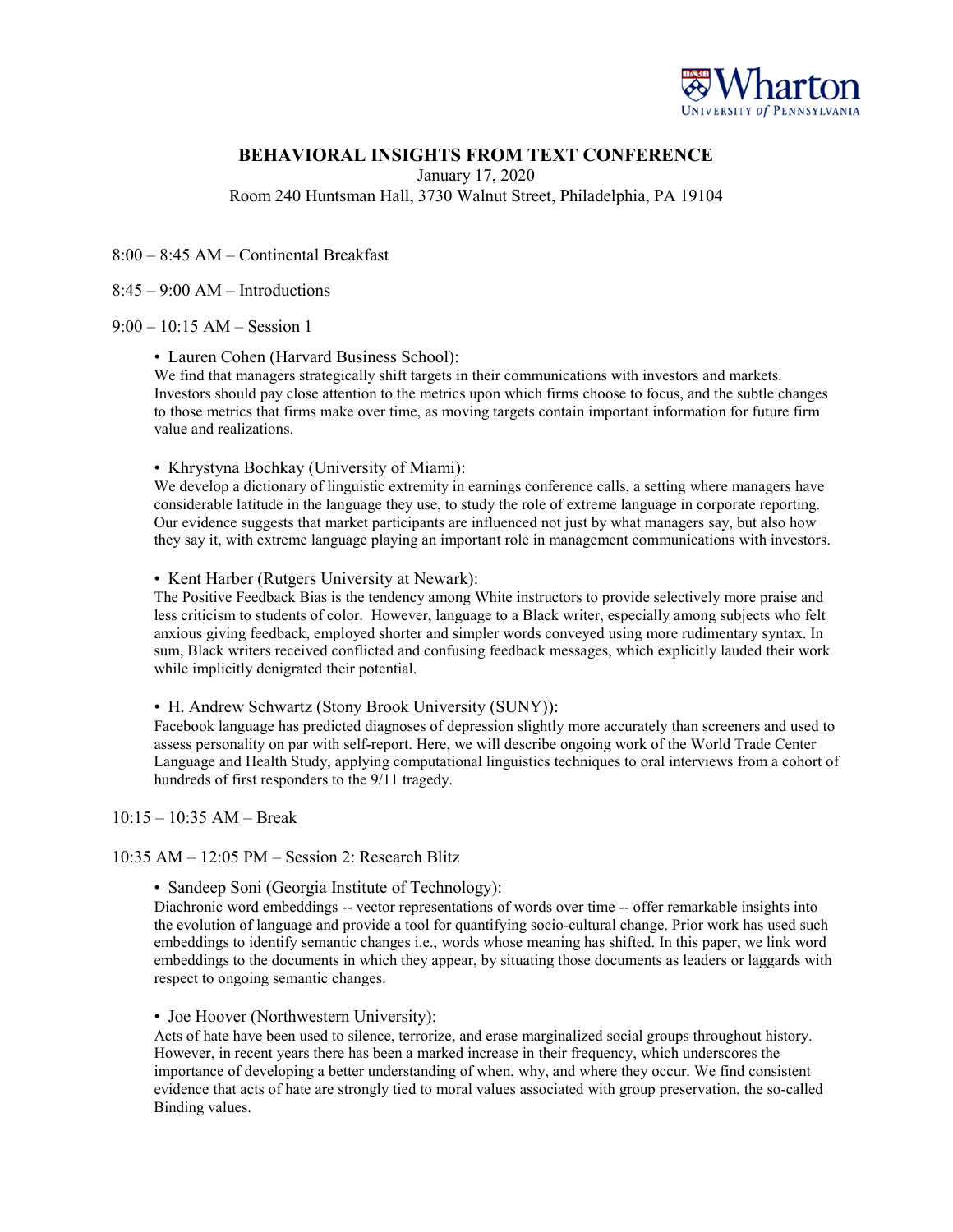## • Russell Richie (University of Pennsylvania):

Information retrieved from memory, often in the form of sentence-like thoughts, influences the formation of preferences and beliefs in most naturalistic decision tasks. We use vector representations in a novel modeling framework that implements established theories of memory search and decision making within a single integrated cognitive system. We showcase the power of our framework by applying it to study natural language thoughts in domains including risk perception, consumer behavior, financial decision making, ethical decision making, legal decision making, food choice, well-being, and about society and culture.

## • Reihane Boghrati (University of Pennsylvania):

Many have argued that music is misogynistic, but is that actually true? And have any such biases changed over time? Natural language processing of a quarter of a million songs over 50 years tries to address these questions. While both genders are equally likely to be objects of aggression, subtler machine learning approaches paint a more complex picture. Ancillary analyses suggest that lyrics have become less gendered more broadly (though remain gendered) and that temporal changes may be driven by male artists (as female artists were less biased initially).

### • Alain Lemaire (Columbia Business School):

In this paper, we examine how the linguistic similarity between the language used by reviewers of a product and prospective customers' own writing style can be leveraged to assess the match between customers and products. Applying tools from machine learning, Bayesian statistics, and computational linguistics to a largescale dataset from Yelp, we find that the closer the writing style of a restaurant's past reviews are to a prospective customer's writing style, the more likely that customer is to write a review for that restaurant. Our results suggest that recommendation agents should incorporate linguistic matching as part of the recommendation algorithm.

## • Alexander Ruch (Cornell University):

Integrating graph and language embedding models' complementary relational and communicative data may be especially helpful if predicting rare events or classifying members of hidden populations. For example, mental health support groups often form in amorphous online groups. Predicting suicidality among individuals in these settings using standard network analyses is prohibitive due to resource limits (e.g., memory), and adding auxiliary data like text to these models further exacerbates complexity- and sparsityrelated issues. Merging graph and language embedding models (metapath2vec and doc2vec) avoids such limits.

## • Emma Jesch (University of Pennsylvania):

Does media coverage of tobacco and e-cigarettes affect youth and young adult beliefs and behavior? Previously we reported about valence frequency and evidence that anti-tobacco media coverage predicted lower intentions to smoke among non-smokers and lower intentions to continue smoking among smokers (and showed that these intentions were associated with smoking behavior). In this presentation, we extend these results to focus on beliefs associated with intentions to smoke or vape.

• Ivan Gordeliy (Georgetown University):

In this work, we combine empirical and theoretical approaches to understand linguistic features that differentiate word-of-mouth based on authentic experiences versus word-of-mouth based on experiences that did not happen. We focus on the context of consumer reviews, but our theoretical foundations apply to other contexts, such as news, user-generated content, or police reports and evidence.

12:05 – 1:00 PM – Lunch Break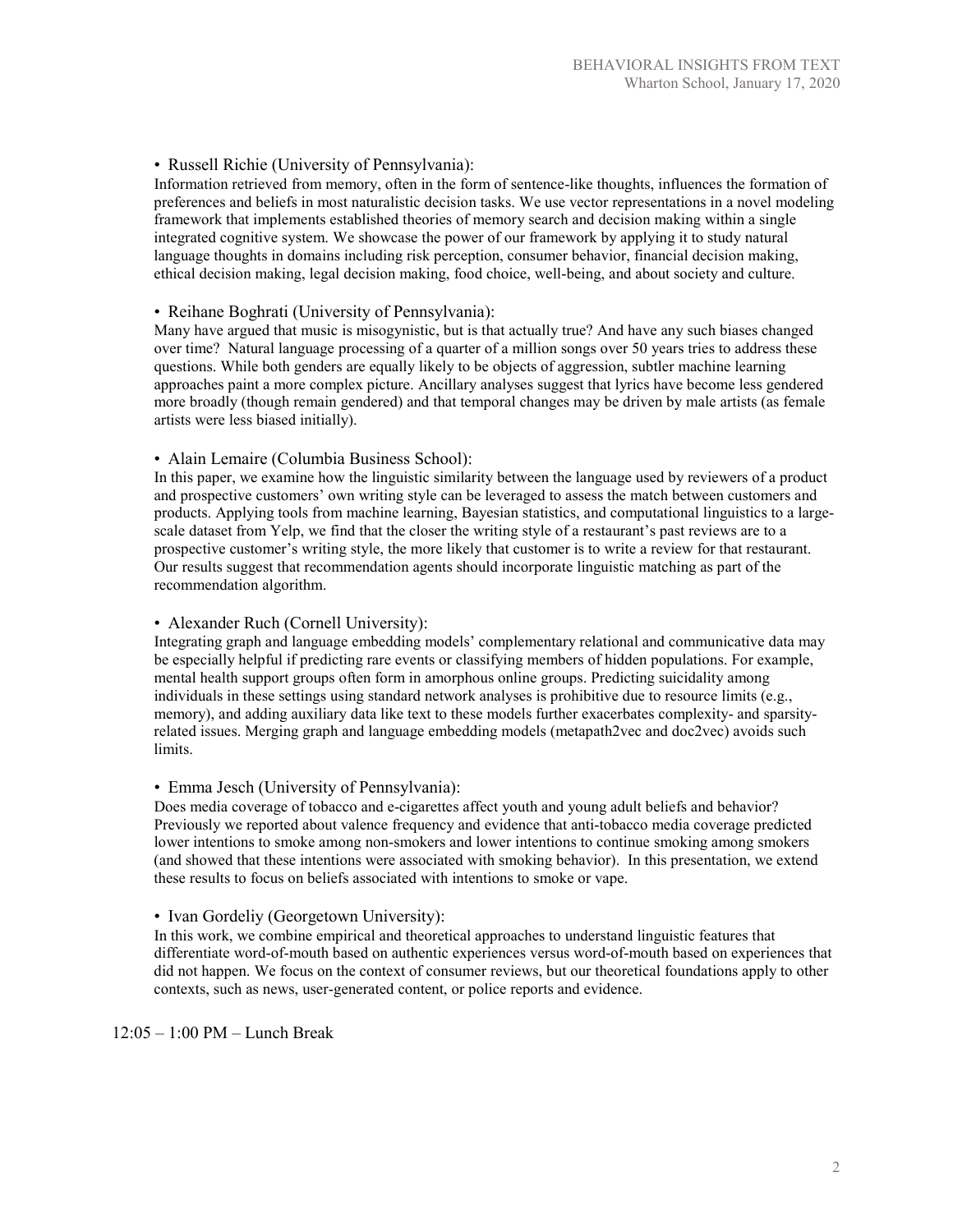### $1:00 - 2:15$  PM – Session 3

### • Andrey Siminov (Columbia Business School):

News consumers in many authoritarian countries read government-controlled sources even when independent sources are available. What drives this demand for government-controlled news? We separate out two potential sources of such demand, preferences for pro-government coverage of sensitive events and persistent preferences for news outlets, in a case study of the online news market in Russia in 2013-2015.

### • Svitlana Volkova (Pacific Northwest National Laboratory (PNNL):

Deceptive news — misleading, falsified and fabricated content — is routinely originated and spread on social platforms with the intent to create confusion and widen political and social divides. In this talk, I will review computational approaches to identify deception online, explain model predictions and evaluate model robustness, measure the immediate spread of deceptive content and quantify user reactions to it, and discuss user behavior while engaging with deceptive news.

### • Gerard Tellis (USC Marshall School of Business):

Analysts exploit the sentiment and topics expressed in social conversations to ascertain what people are saying about brands and politicians. However, one key limitation of the current methods is that they fail to consider the location and the geographic influence of social media posts i.e., the how the spatial diffusion of social media posts affects brand preferences at a given location. In this paper, we show how to incorporate users' locations and geographic social influence (geo-influence) on users to monitor brand preference at the micro-geographic level.

### • Olivier Toubia (Columbia Business School):

Everyday language often describes stories as having shapes (e.g., as having arcs, as pushing the envelope, as going in circles, etc.). In this paper, we propose, apply and test several metrics that describe the shape of stories in word embedding spaces. Our framework is general enough to apply to different types of stories, although empirically we find that different characteristics are relevant in different types of stories.

### 2:15 – 2:35 PM – Break

## $2:35 - 3:50$  PM – Session 4

### • Fei Long (University of North Carolina at Chapel Hill):

Using dynamic topic modeling, we analyze the textual content and numerical ratings for product reviews posted between the years 2000 and 2014 on Amazon.com for headphones and cellphones. We find that consumer reviews that appear early in a product's life cycle are systematically different from those that appear later in the life cycle. Furthermore, review ratings decline over time. Next, we use a regression-based approach to relate the numerical ratings of reviews to review content and uncover interesting dynamics. For instance, we find that review text content is more indicative of review ratings earlier in the product cycle (when review content is more feature oriented) than later (when review content is more experience oriented). Notably, we find that the negative effect of time on ratings stays even after controlling for review content, review order and calendar-time.

#### • Ashlee Humphreys (Northwestern University):

As consumers move through the decision journey, they adopt different goals (i.e., information vs. transactional). In this research, we propose that consumer goals can be detected through textual analysis of online search queries and that both marketers and consumers can benefit when paid search results and advertisements match consumer search-related goals. Results from our empirical studies illustrate that matching language with consumer mindsets can increase engagement with search results and search advertising.